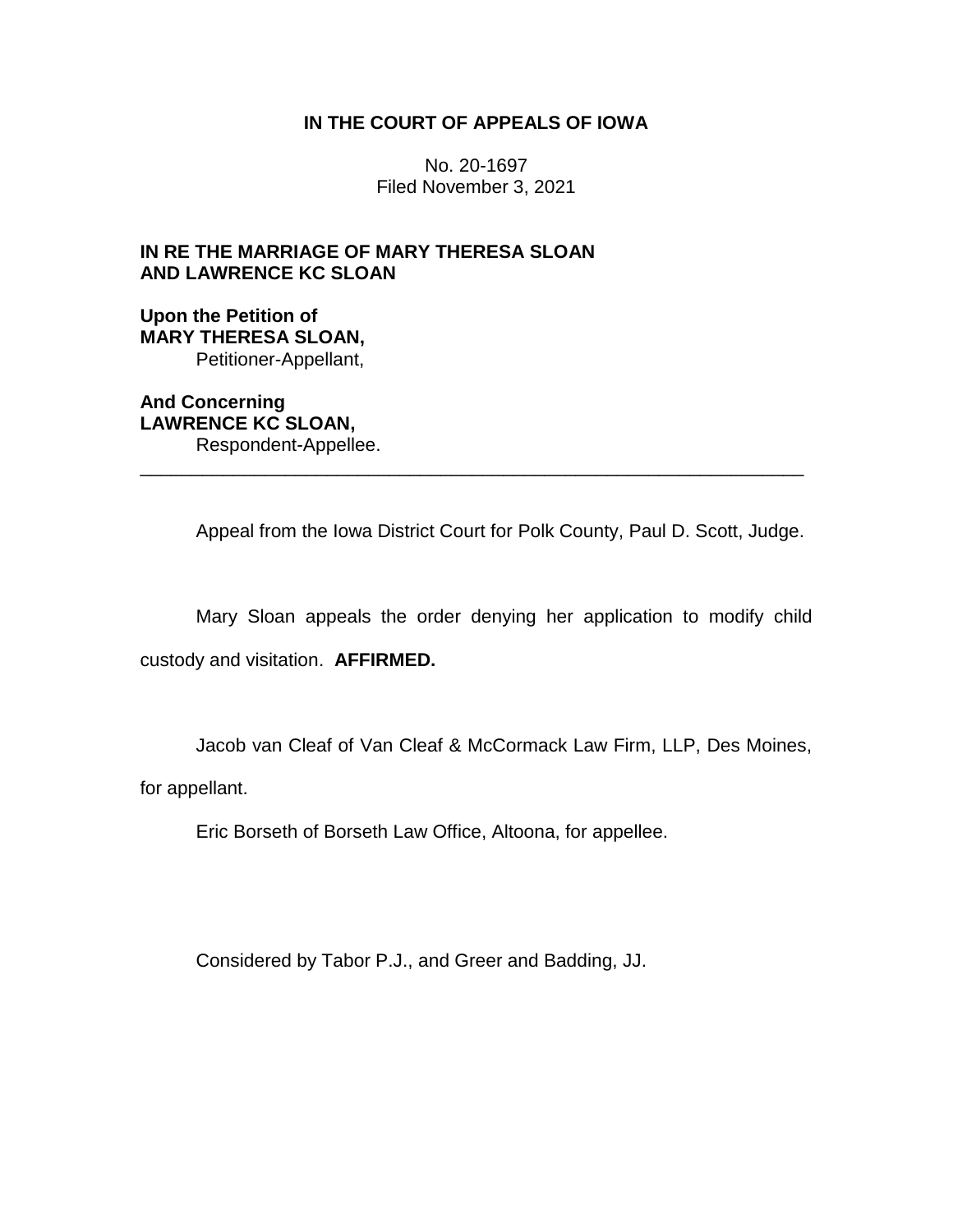## **BADDING, Judge.**

At the modification trial in this case, Lawrence Sloan summarized the status

of his two teenage children under his care as follows:

These children are excelling. They're doing fantastic. They're getting As and Bs in classes, not only classes, but accelerated classes. They're working a grade level ahead of themselves. They have zero behavioral problems. They're great kids. And changing the way that things are right now cannot guarantee that things are going to be the same or even better. Statistically, I don't know how they could get much better. I see that disrupting what they've come to know could only harm them, not help them.

The district court agreed and denied Mary Sloan's application to modify the parties' stipulated 2016 dissolution decree to place the children in her physical care with Lawrence receiving limited visitation. Mary appeals.

"Changing physical care of a child is one of the most significant modifications that can be undertaken in family law matters." *Moellers v. Sindelar*, No. 14-1361, 2015 WL 1546464, at \*1 (Iowa Ct. App. Apr. 8, 2015). The parent requesting the modification bears a heavy burden of establishing by a preponderance of the evidence that there has been a material and substantial change in circumstances that was not contemplated when the decree was entered. *See In re Marriage of Hoffman*, 867 N.W.2d 26, 32 (Iowa 2015). The change must be "more or less permanent, not temporary," and relate to the children's welfare. *Id.* The parent seeking physical care must also "prove an ability to minister more effectively to the children's well being." *Id.*

Ultimately, the children's best interest is the controlling consideration. *Id*. "[T]he best interest of children is promoted by stability and continuity." *In re Marriage of Hansen*, 733 N.W.2d 683, 691 (Iowa 2007). To promote that stability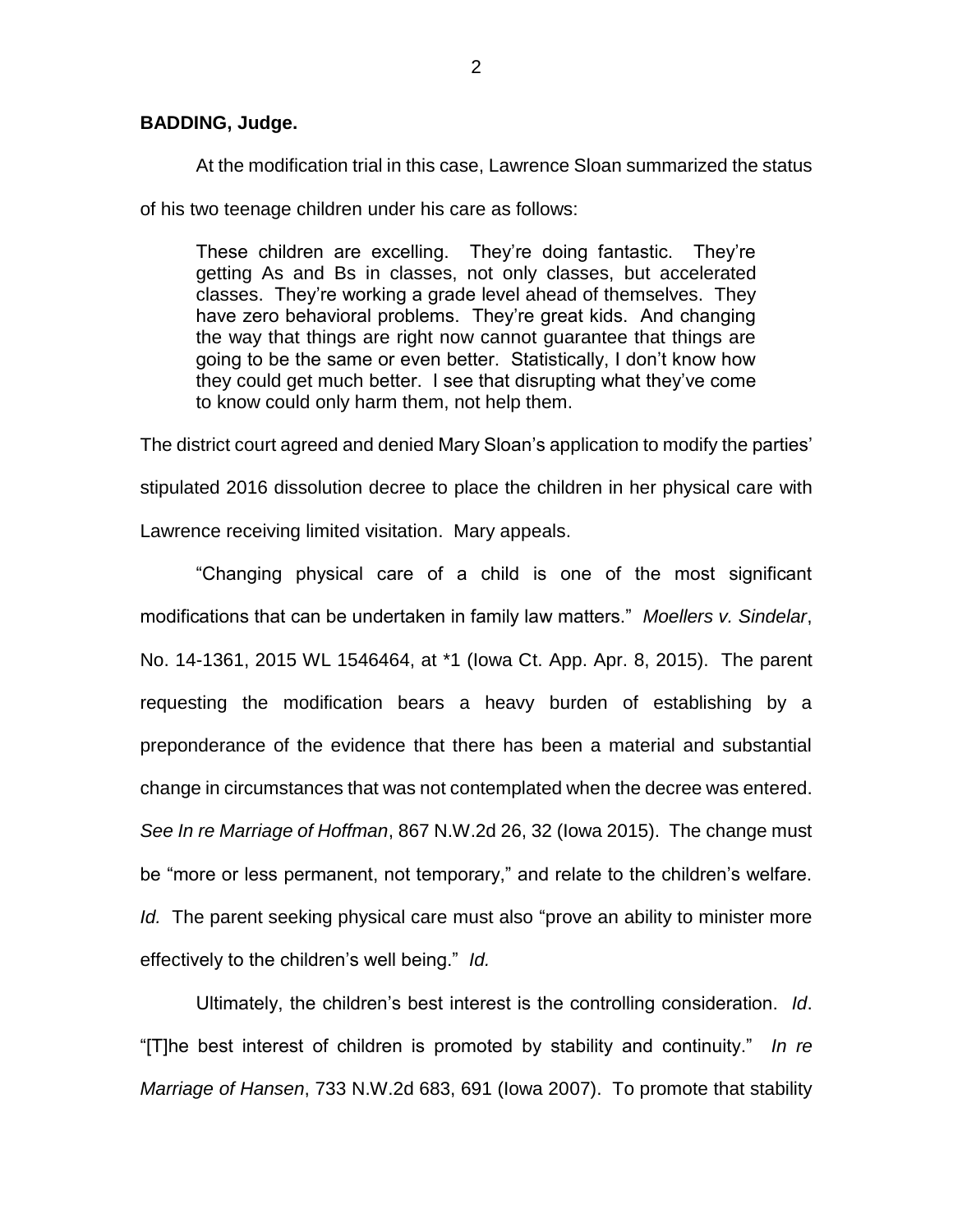and continuity, "our courts have concluded that 'once custody of children has been determined, it should be disturbed only for the most cogent reasons.'" *Moellers*, 2015 WL 1546464, at \*1 (citation omitted). Mary contends those reasons include the following substantial changes in circumstances that, either individually or collectively, warrant modification: (1) the improvement of her financial situation, (2) her discharge from mental-health treatment, and (3) Lawrence's use of alcohol.<sup>1</sup> On our de novo review of the record, *see In re Marriage of Brown*, 778 N.W.2d 47, 50 (Iowa Ct. App. 2009), we do not find these circumstances meet Mary's burden.

The evidence undoubtedly shows an improvement to Mary's financial situation. But there is little evidence by which to determine the current state of her mental health, which was a serious concern when the stipulated dissolution decree was entered into. And despite Mary's claim of a change based on Lawrence's drinking, she testified this was a concern when she filed for divorce and then later agreed to place the children in Lawrence's care. Mary did not offer any credible evidence to show that since the dissolution, Lawrence drank to excess or that his drinking affected the children's well-being. *Cf. In re Marriage of Pals*, No. 11-0177, 2011 WL 4578461, at \*2-3 (Iowa Ct. App. Oct. 5, 2011) (finding mother's relapse on alcohol was a substantial change in circumstances where the evidence, including testimony from the children, showed the children were adversely affected

 $\overline{a}$ 

<sup>&</sup>lt;sup>1</sup> Mary argues that in looking at the asserted changes in circumstances, we are limited to the facts in the stipulation because no dissolution trial took place. The record, however, shows that the stipulation was reached on the third day of the dissolution trial after multiple exhibits were admitted. The modification court took judicial notice of those exhibits. We therefore reject this argument.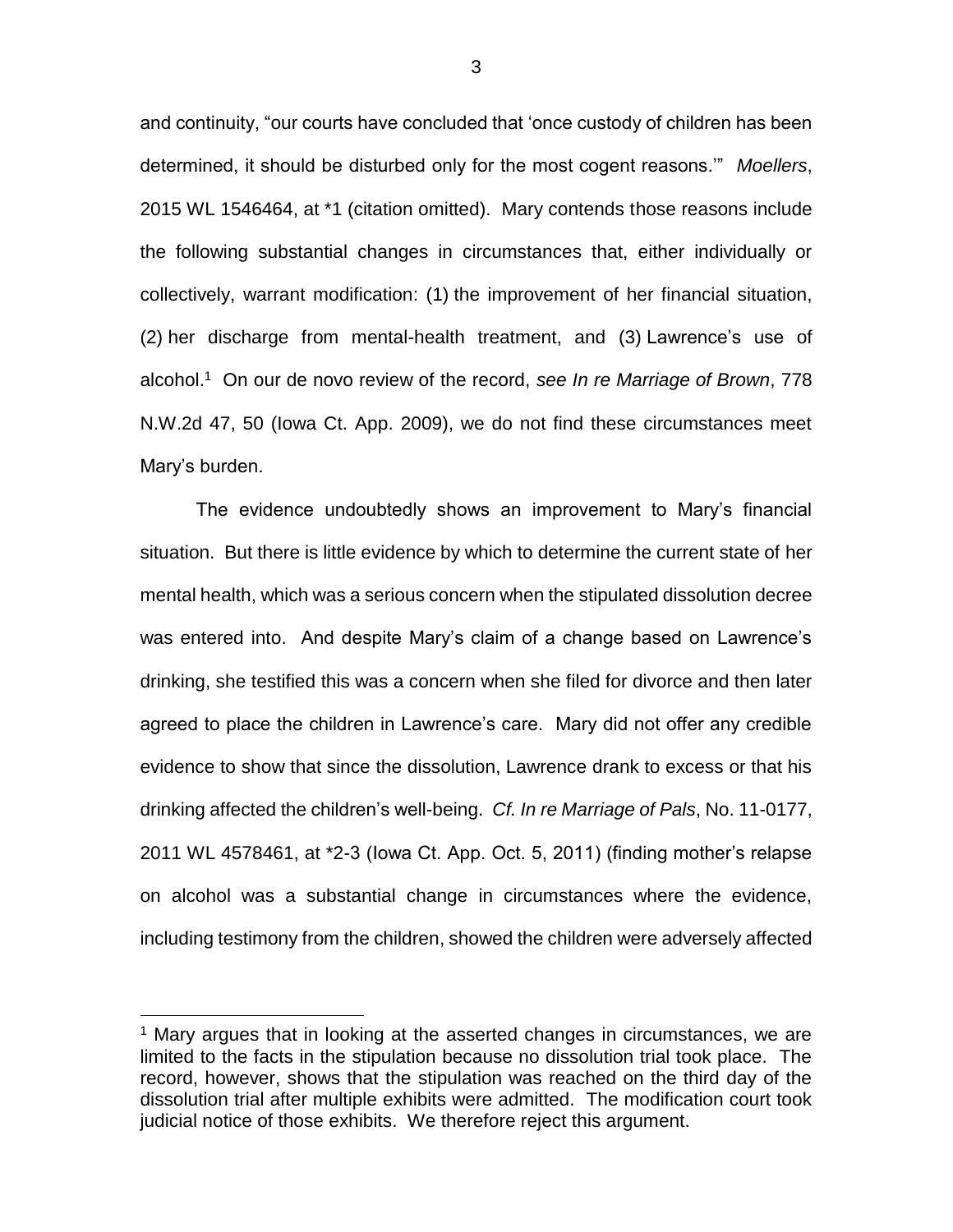by the mother's drinking). On the record before us, we agree that Mary failed to show a substantial change in circumstances has occurred since entry of the dissolution decree that has impacted the welfare of the children.

Mary also failed to satisfy her burden of showing she can provide superior care. The record indicates that the children are doing well in Lawrence's care. Mary testified they are gifted students, well-adjusted, and well-behaved at school and at home. She complains, however, that Lawrence limits the children's education by failing to "encourage them to do more, to strive," because he is "fine with them just doing just enough to get by and get their As." She also complains that Lawrence provides the children with clothing she deems inadequate or inappropriate, which she documented in photographs taken in 2017 or 2018. Her complaints are minor, at best. The evidence simply weighs against modification. Lawrence said it best in testifying that "[t]hese are not children that are suffering, these are not children that have any problems, they don't suffer any health issues, any mental issues. They're just—they're doing good. I don't know why anybody would want to change that." We agree and affirm the denial of Mary's application to modify physical care.

We next turn to Mary's request to modify visitation. The burden to modify visitation is less demanding than the burden to modify custody. *See Brown*, 778 N.W.2d at 51. In order to modify visitation, Mary must show "that there has been a material change in circumstances since the decree and that the requested change in visitation is in the best interests of the children." *Id.* at 51-52 (emphasis and citation omitted).

4